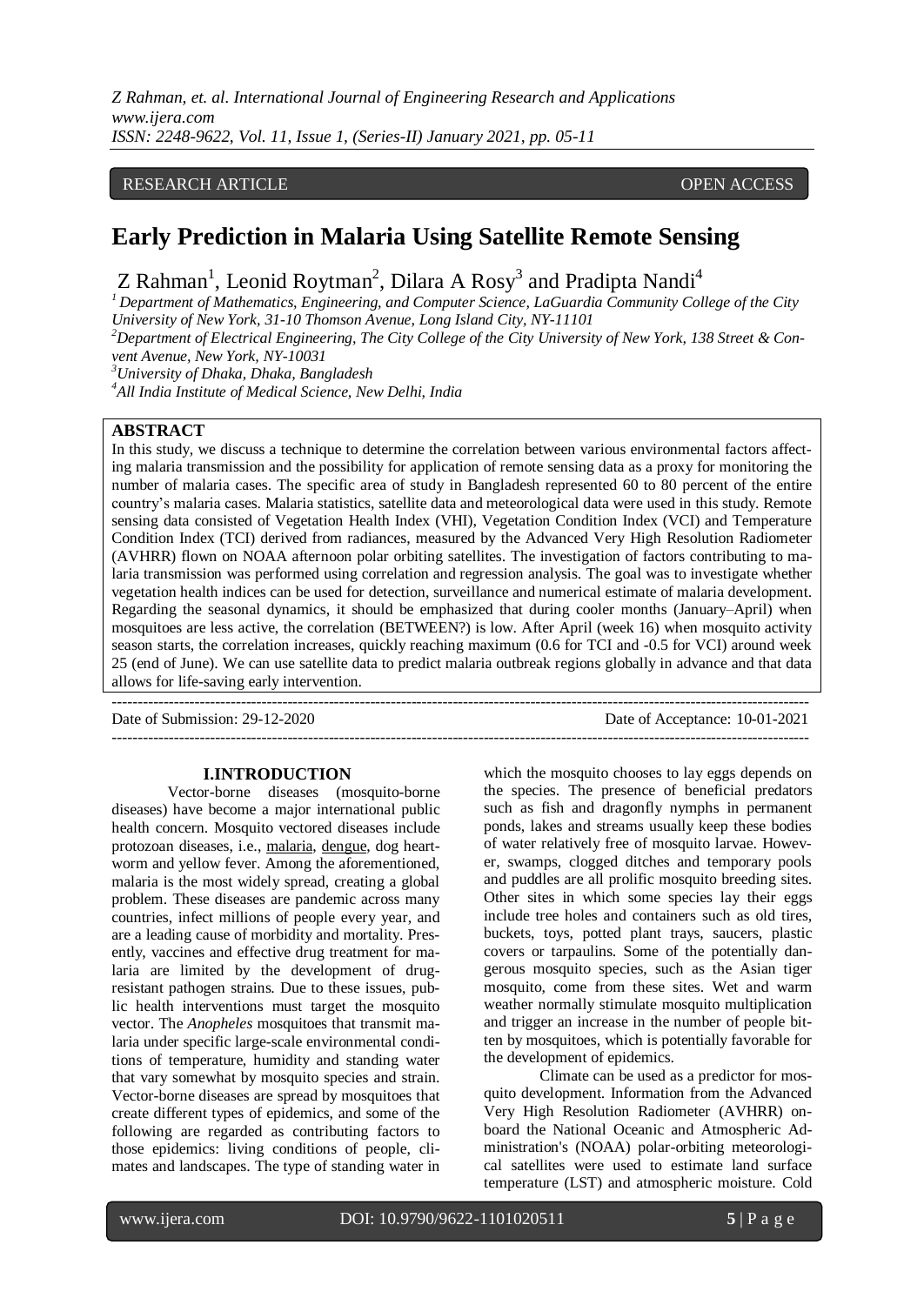cloud duration (CCD) data derived from the High Resolution Radiometer (HRR) on-board the European Meteorological Satellite program's (EUMETSAT) and Meteosat satellite data were used to estimate rainfall. Temperature, atmospheric moisture and rainfall were independently derived from Meteorological data over Africa. These data were then used to test the accuracy of each methodology, so that the appropriateness of the two techniques for epidemiological research could be compared. Spatial information (SI) was a more accurate predictor of temperature, whereas Remote Sensing (RS) provides better surrogate for rainfall; both were equally accurate at predicting atmospheric moisture. The implications of these results for mapping short and long-term climate change and, hence, their potential for the study and control of disease vectors are considered. An increasing number of health studies have used remotely sensed data for monitoring, surveillance, or risk mapping, particularly of vector-borne diseases like malaria and dengue. Most human health studies using remote sensing have focused on data from NOAA's Advanced Very High Resolution Radiometer (AVHRR), Landsat's Multispectral Scanner (MSS) and Thematic Mapper (TM) and France's Système Pour l'Observation de la Terre.

We aim to develop the capability to monitor and predict the occurrence of favorable environmental conditions that promote malaria or dengue fever transmission using observations from earthmonitoring satellites. We wish to rely on remote sensing as much as possible because it provides regular coverage in space and time, which is particularly important in areas where ground-based weather and hydrological monitoring stations are sparse. As well, remote sensing of attributes that exercise a persistent influence on regional weather patterns, such as sea surface temperatures, snowpack, and soil moisture, offer the possibility of predicting the development or persistence of environmental conditions that promote malaria or dengue fever transmission weeks to months in advance. In this paper, we focus on malaria and dengue fever in Bangladesh, a country where we conducted studies on the relationship between remotely sensed indices and malaria and urban dengue epidemics. The risk mapping system developed will guide interventions, including vector control, prevention of transmission (e.g. through mosquito netting), and treatment efforts. We expect that the techniques we develop for integrating different remote sensing products (in a GIS framework) to create an outbreak warning system based on epidemiological data will be readily extendable to create analogous monitoring and early warning systems for waterborne diseases, food shortages, and other hazards that are strongly affected by environmental conditions; proxy to study climate change, epidemic analysis, drought prediction and similar applications.

# Study Area

Bangladesh is located in a tropical region in Southeast Asia and lies between 20°34' and 26°38' north latitude, and 88°01' and 92°41' east longitude. Bangladesh has its borders, on all sides but south, with the Indian states of Mizuram, Tripura, Assam and West Bengal. The southern deltaic region faces the Bay of Bengal. It has a small intercountry border with Myanmar [1]. Bangladesh has 64 districts and 6 administrative divisions: Barisal, Chittagong, Dhaka, Khulna, Rajshahi and Sylhet (Figure 1). It has a population of 88 million with a population density of 868 persons per square kilometers. Eighty percent of the total population lives in a rural area. Bangladesh is mainly comprised of low, mostly flat alluvial plain; it's hilly in the southeast, intersected by numerous rivers and rivulets, canals, swamps and marshy lands. Nearly two-thirds of the people in Bangladesh are employed in the agricultural sector, with rice as the single most important product. Natural resources found there are natural gas, arable land, timber and coal.

In Bangladesh, the malaria parasite (plasmodium) is transmitted by female Anopheles mosquitoes. Among the 15 species, *Anopheles Dirus* (AD) is widely spread in the southeast of Asia [8, 9]. Breeding habitats of AD can be puddles on footpaths and turbulence pits at the heads of drainage gullies, which are able to hold water for some time without supplemental rainfall.

Mosquitoes transmit malaria year around. However during the cooler season (November-March) mosquitoes are less active and the malaria cases are few. This number increases considerably during warm and wet seasons. Malaria is transmitted by an adult infected female, which bites in order to get human blood for laying eggs. A mosquitohatching period from egg to the adult stage is 7-15 days, and the incubation period for development of malaria after being bitten by an infected mosquito is 8-35 days. An entire cycle, when AD is able to bite and transmit malaria is 15-50 days. Therefore, during April-October, four to five cycles of malaria transmission may occur. After laying eggs, larvae appear in 4-10 days; the following pupae stage requires 1-4 days, and then after a couple of days, depending on water temperature, the adult mosquito is ready to bite. The distribution of malaria cases in Bangladesh in 1994 is shown in Figure 1.

The percentage of malaria cases for Bangladesh per division for 1992-2001 from DG Health of Bangladesh is shown in Table 1.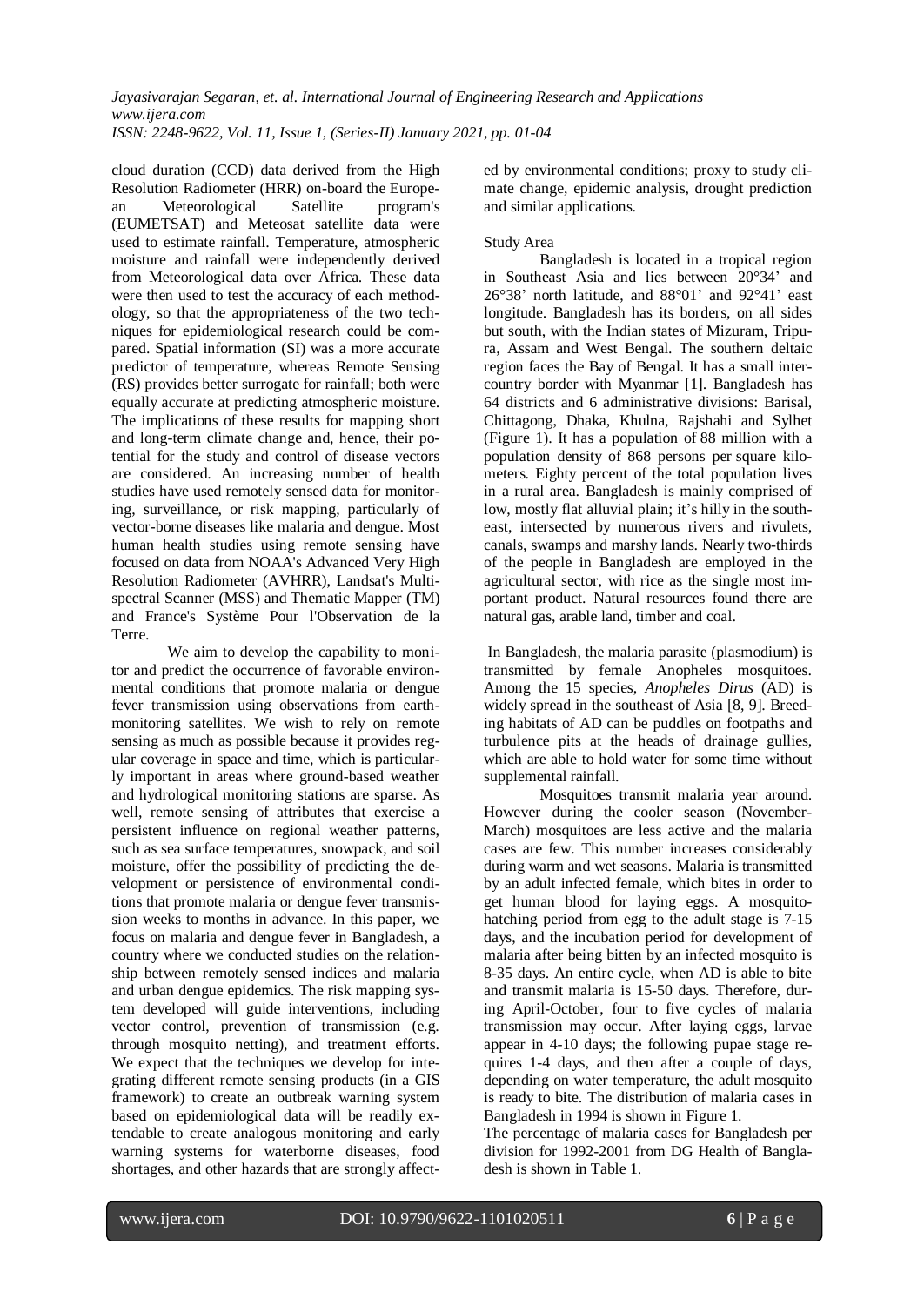Table1 shows that Countrywide, between 1998 and 2001 a general increase in the number of reported cases by four to five percent. This increase can be explained in two ways: one, the government adopted

a new program "Essential Services Package" for fighting malaria and vector-borne diseases, and two, most importantly, is the reoccurrence of malaria outbreaks along the border area [10]. The positive cases increased in the Chittagong, Khulna and Rajshahi division, which are the border areas and mostly forest covered.



**Figure 1. Geographical Map Of Bangladesh With The Area Study (Malaria Distribution Area)**

# **II. METHODOLOGY**

Three data types were used in this study: malaria statistics, satellite data, and meteorological data. Malaria statistics were represented by annual total clinical malaria cases for 1992-2001. The data were collected from the Directorate General of Health, Bangladesh's Ministry of Health. These data provided the number of malaria cases from all patients with fever who came to the hospitals in Bangladesh. The data were aggregated by local administrative unit health centers and district level. These data included the number of people tested and the number of positive malaria cases. In this study, the latter was expressed in percentages of the former.

Satellite data included radiances measured by the Advanced Very High Resolution Radiometer (AVHRR) flown on NOAA afternoon polar orbiting satellites. They were collected from the NO-AA/NESDIS Global Vegetation Index (GVI) data set from 1992 through 2001. The GVI has a spatial resolution of 4 km (sampled to 16 km) and daily temporal resolution sampled to 7-day composite. The radiances in the visible (Ch1), near infrared (Ch2) and infrared (Ch4) were used in this study. Post lunch-calibration was applied to Ch1 and Ch2

radiances and normalized difference vegetation index (NDVI) was calculated (NDVI= (Ch2-Ch1)/ (Ch2+Ch1)); the Ch4 radiances were converted to brightness temperature (BT). The method for processing NDVI and BT included removal of high frequency noise from the annual time series, approximation of annual cycle, calculation of multi-year climatology, and derivation of medium frequency variations associated with weather fluctuations.

High frequency noise (emanating from fluctuating transmission of atmosphere, sun/sensor geometry, bi-directional reflectance, random noise, etc.) was removed by statistical smoothing of NDVI and BT annual time series using a combination of median filter and least square technique. After removal of high frequency noise, seasonal cycles in NDVI and BT become evident. Climatology of NVDI and BT was approximated by multi-year maximum (MAX) and minimum (MIN) values taken from smoothed data [2, 3]. The MAX and MIN for each pixel and week were calculated from twelve years of historical data described in Kogan (2001) [7]. The difference between MAX and MIN (MAX-MIN) represents those extreme fluctuations in NDVI and BT associated with weather fluctuations. The (MAX-MIN) criteria were used to describe and classify weather-related ecosystem's "carrying capacity" [4, 5]. Following Kogan (2001) the MAX, MIN and MAX-MIN values were used to approximate vegetation health indices: Vegetation Condition Index (VCI), Temperature Condition Index (TCI) and Vegetation Health Index (VHI) [6, 11, 12].

VCI=100\*(NDVI – NDVI min)/ (NDVI max – NDVI min) (1)

 $TCI=100*(BT max - BT)/(BT max - BT min)$ (2)

VHI= $a^*$  VCI +  $(1 - a)^*$  TCI (3)

Where NDVI, NDVImax, and NDVImin (BT, BTmax, and BTmin) are smoothed weekly NDVI (BT), their multi year absolute maximum and minimum respectively; *a* is a coefficient quantifying a share of VCI and TCI contribution in the VHI [7]. The VCI, TCI and VHI change from 0 to 100, reflecting changes in vegetation conditions from extremely unfavorable (vegetation stress) to optimal (favorable), respectively. These indices estimate moisture (VCI), thermal (TCI) and combination of both (VHI) conditions. The VCI, TCI and VHI values around 50 estimates near normal conditions. If these indices approach 0 then conditions are deteriorating, indicating vegetation stress. On the opposite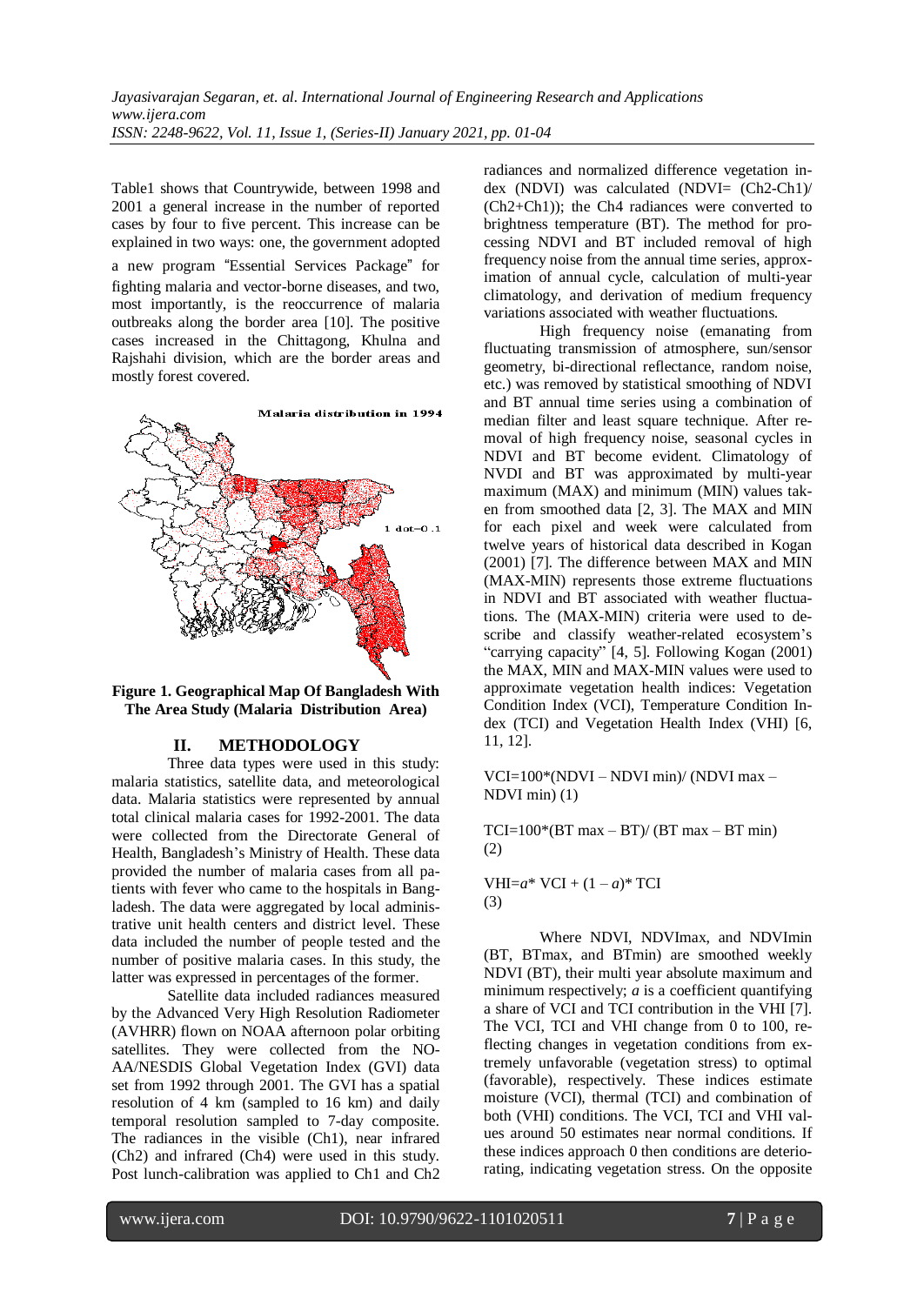side of the scale, the conditions are estimated as favorable.

Ten-day average temperature (Tº C) and humidity (H %) and 10-day total rainfall (R mm) data were collected from 34 meteorological stations in Bangladesh during 1992-2001. Meteorological parameters (T, R and H) were expressed as a deviation from mean value during 1992-2001 (percent of mean for R, difference from mean for T and H) in order to evaluate weather anomalies during the annual cycle. Regional average T, H and R were calculated as average values from weather stations, in the divisions.

### **III. RESULTS AND DISCUSSION**

The malaria parasite (plasmodium) in coastal divisions is transmitted by female Anopheles mosquitoes. The Chittagong division has 60-80 percent of all malaria cases in Bangladesh. Breeding habitats of AD are puddles on footpaths and turbulence pits at the heads of drainage gullies, which are able to hold water for sometime without supplemental rainfall. Mosquitoes in coastal divisions transmit malaria year around. However during the cooler season (November-March) mosquitoes are less active and malaria cases are few. This number increases considerably during warm and wet seasons. Malaria cases of coastal divisions are shown in Table 1.

Figure 2 shows annual percent of malaria cases in coastal division during 1992-2001. As shown, malaria was on the rise during the 1990s. Although the Government of Bangladesh made efforts to eradicate malaria, the number of cases in Chittagong division was growing which is associated with

| Y\N  | Bangladesh | Rajshahi | Khulna | <b>Braishal</b> | Dhaka | Chittagong | Sylhet  |
|------|------------|----------|--------|-----------------|-------|------------|---------|
| 1992 | 6.02       | 0.72     | 0.067  | $\theta$        | 5.4   | 16.6       | 9.6     |
| 1993 | 7.6        | 0.57     | 0.057  | 0.086           | 7.6   | 17.55      | 8.76    |
| 1994 | 10.24      | 0.69     | 0.07   | 0.07            | 7.7   | 21.76      | 21.25   |
| 1995 | 10.45      | 0.7      | 0.08   | 0.07            | 6.9   | 21.63      | 20.67   |
| 1996 | 8.7        | 0.34     | 0.19   | 0.10            | 3     | 20.53      | 8.8     |
| 1997 | 7.17       | 0.2      | 0.16   | 0.11            | 2.03  | 17.10      | 7.4     |
| 1998 | 9.7        | 0.46     | 0.4    | 0.58            | 2.5   | 22.21      | 7.03    |
| 1999 | 16.5       | 0.56     | 0.78   | 0.72            | 2.4   | 24.3       | 5.85    |
| 2000 | 15.53      | 0.29     | 0.8    | 0.68            | 1.7   | 21.47      | 8       |
| 2001 | 15.39      | 0.39     | 1.52   | 0.65            | 1.7   | 21.47      | $\,8\,$ |

**Table 1 Malaria Statistics Of Coastal Divisions 1992-2001**

poverty in this region. Variations in the number of cases around the trend are associated with weather changes from year to year. The long-term tendency in malaria cases dynamics was approximated by linear equation (1) and weather-related variations around the trend were expressed as a ratio (equation 2) of actual cases to the cases estimated from the trend.

 $Y_{trend} = a + b*Year$ (4)

 $DY = (Y / Y_{trend}) * 100$ (5)

Where, Y<sub>trend</sub> is the percent of malaria cases for weather conditions near normal; Y is % of malaria cases; Year is the year number; a is the intercept; b is the slope; DY is the deviation from the trend expressed in percentages. Intercepts and slopes for these divisions are shown in Table 2.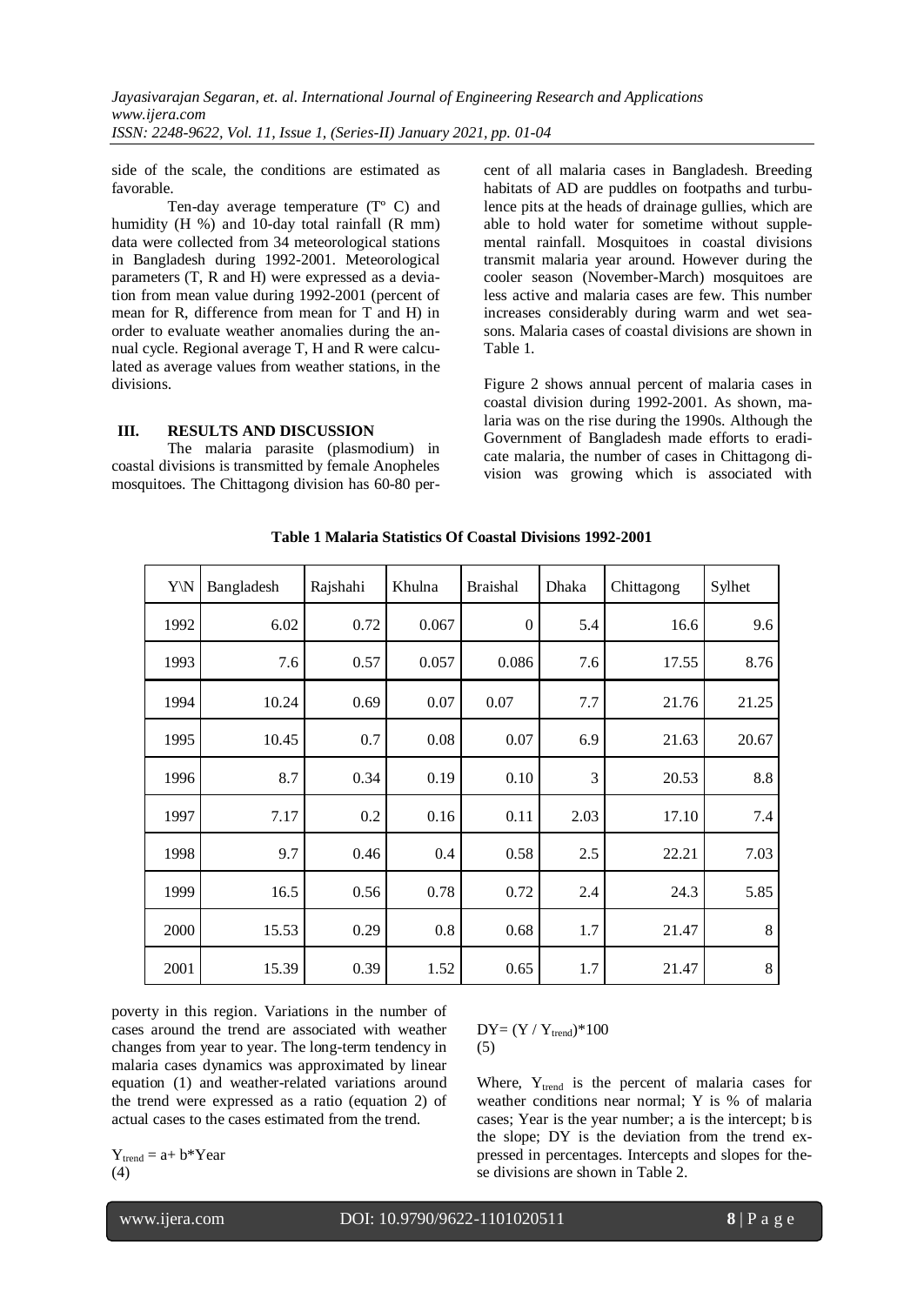The DY for the Chittagong division can be explained by comparing two neighboring years 1997 and 1998. In 1997, the DY was 86% or 14% below the trend, while in 1998 the DY was 108% or 8% above the trend. These estimates indicate that 1997 was an unfavorable year for mosquito development, while 1998 was favorable.



**Figure 2 (a). Annual Malaria Cases In Coastal Division Chitagong and Trendline , 1992-2001**



**Figure 2 (b). Annual Malaria Cases In Coastal Division Barishal and Trendline , 1992-2001**

The DY for the Khulna division can be explained by comparing the two extreme years 1997 and 1999. In 1997, DY was 33% or 67% below the trend, while in 1997 DY was 103% or 3% above the trend. These estimates indicate that 1997 was an unfavorable year for mosquito development, while 1999 was favorable.



**Figure 2 (c). Annual Malaria Cases In Coastal Division Khulna and Trendline , 1992-2001**



**Figure 3**. **Annual Malaria Cases In All Of Bangladesh and Trend Line, 1992-2001**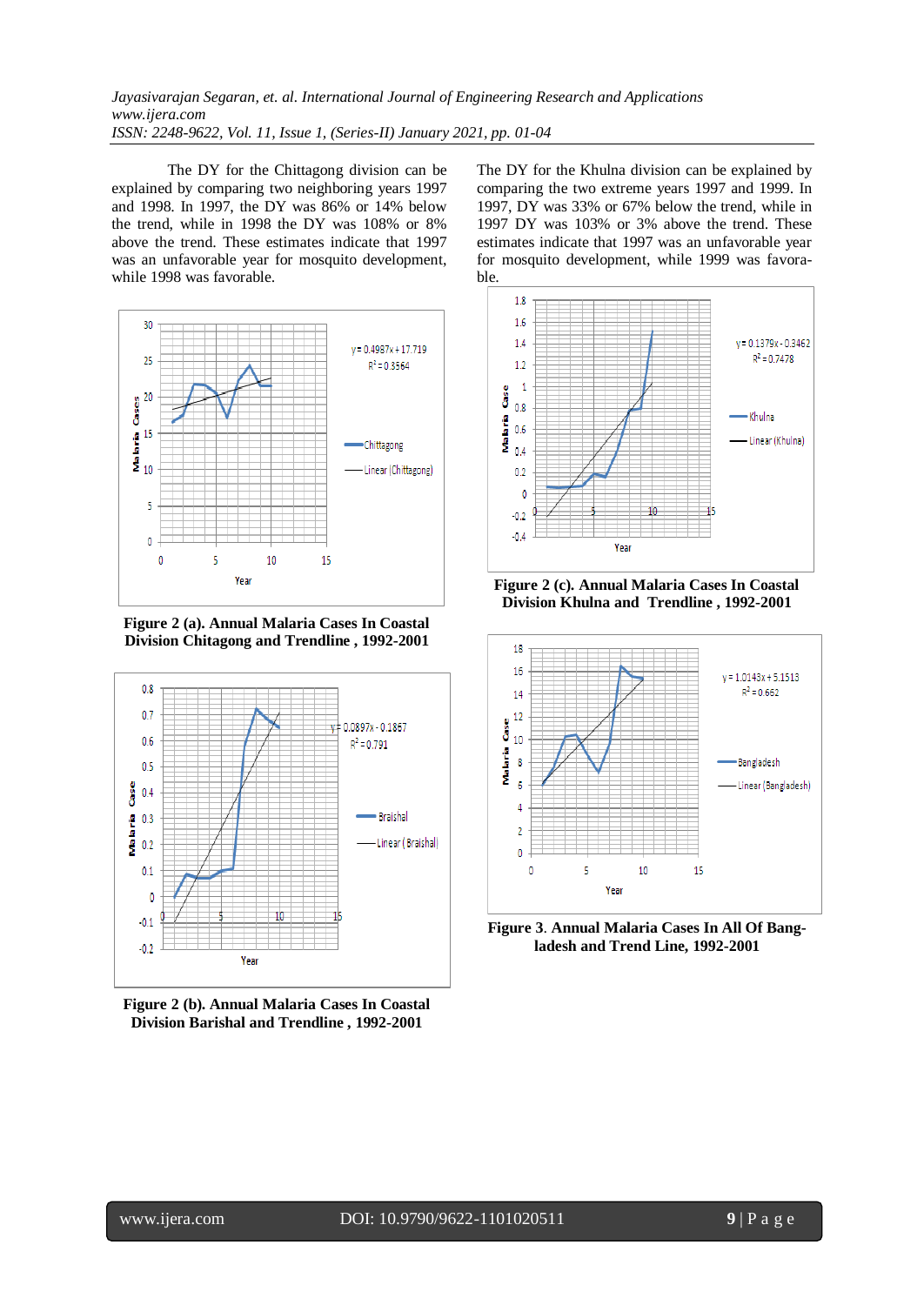| эгчиэ          |                 |          |  |  |  |  |
|----------------|-----------------|----------|--|--|--|--|
| Division       | Intercept $(a)$ | Slope(b) |  |  |  |  |
| Chittagong     | 18.65           | 0.50     |  |  |  |  |
| Khulna         | $-0.35$         | 0.14     |  |  |  |  |
| <b>Barisal</b> | $-0.18$         | 0.089    |  |  |  |  |
| Bangladesh     | 5.153           | 1.014    |  |  |  |  |

**Table 2. Intercepts And Slopes For Coastal Divisions**



**Figure 4. Simulated And Observed Malaria Cases For All Of Bangladesh**

## **Statistical analysis for all of Bangladesh**

Figure 4 shows the modeled and observed percent of malaria cases for 10 years. In general, for each year, the simulated percent of malaria cases differs 1-2% with those of observed percents, except for the year of 1997. This provides additional qualitative evidence that the model will be able to effectively predict the percent of malaria cases.

### **IV. CONCLUSIONS**

Malaria and dengue fever affect the health and wealth of nations and individuals alike. Malaria and dengue fever are understood to be both diseases of poverty and causes of poverty, have significant measurable direct and indirect costs, and have been shown to be major constraints to economic development. Annual economic growth tends to rise when the risk of vector-borne diseases is low. Public expenditures include spending by government on maintaining health facilities and health care infrastructure, publicly managed vector control, education and research. Mosquitoes in Bangladesh, in all

divisions, transmit malaria year round. In general, two seasons are defined in the annual cycle: wet and warm during April-October, and cool and dry during November-March. Throughout the cooler season mosquitoes are less active and the number of malaria cases are few. These numbers increase considerably during the warm and wet season. From 2 administrative divisions malaria is developed in the coastal zone (Chittagong, Khulna, Barisal). In mountain plain areas malaria is much less prevalent due to climate. Our research in the coastal division's mosquito activity season starts at the end of April (week 16) when the correlation between number of malaria cases and VHI increases. In the case of dengue fever we could not develop an equation for monitoring the disease since the data sample was limited. The decline in risk of contracting vector-borne diseases in endemic areas should get investment, both internally and externally, and will affect individual and household decision-making in many ways that have a positive impact on economic productivity and growth. The result of this study showed that AVHRR-based vegetation health indices could be used as a proxy for analysis and numerical estimation of the number of malaria cases in all of Bangladesh and for all divisions. However, these estimations and analyses are limited to certain time periods of the year and should not be used for all seasons.

#### **ACKNOWLEDGMENTS**

The authors are appreciative to IJRSG Journal for the support to develop this paper.

#### **REFERENCES**

- [1]. Bangladesh government Data base, ,[http://www.bangladeshgov.org/bdmaps]
- [2]. Curran, P., "Multispectral remote sensing of vegetation amount.", Prog. Phys.Geogr., 1980, 4, 315-341
- [3]. Gutman,G., "Review of the workshop on the "Use of satellite-derived vegetation indices on weather and climate prediction models," Bull. Am. Met. Soc., 1990, 71 (10), 1058-1063
- [4]. Justice,C.O, Townshend, J.R.G., Holben, B.N. and Tucker, C.J. "Analysis of the phenology of global vegetation using meteorological satellite data. Int. J.Rem. Sens., 1985, 8, 871-918.<br>Kogan, F.N.,
- [5]. Kogan,F.N., "Remote sensing of weather impacts on vegetation in non-homogeneous areas.", Int. J. Remote Sensing, 1990, 11, 1005-1019.
- [6]. Kogan, F. N., "World droughts in the new millennium from AVHRR-based vegetation health indices. American Geophysical Union, 2002, 83, 557, 562-563